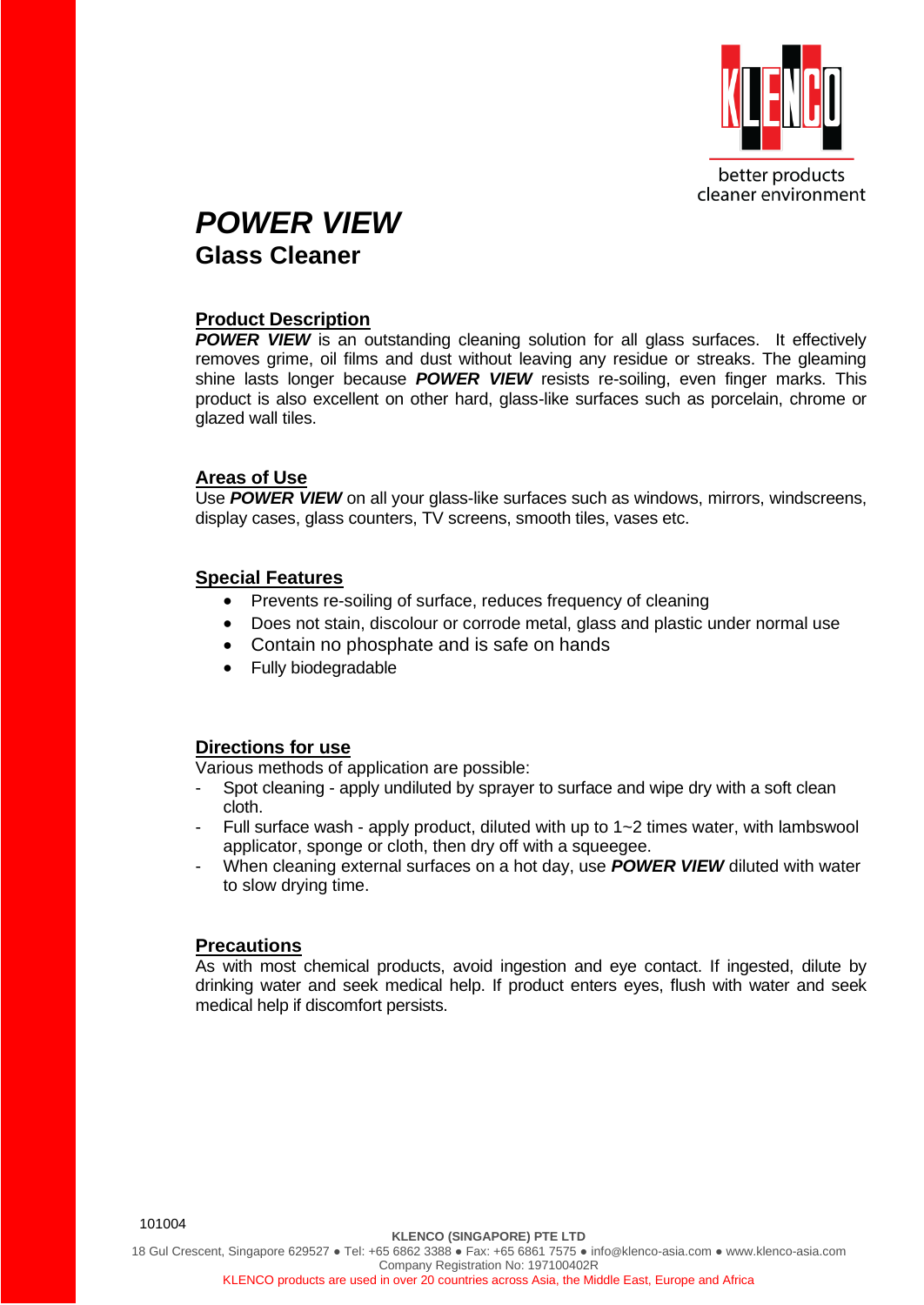# **S**AFETY **D**ATA **S**HEET

| <b>SECTION 1 - IDENTIFICATION</b>                                                                                                                                                                                                                                                                                                          |                                                                                                                               |                         |                                                                                     |                 |           |  |
|--------------------------------------------------------------------------------------------------------------------------------------------------------------------------------------------------------------------------------------------------------------------------------------------------------------------------------------------|-------------------------------------------------------------------------------------------------------------------------------|-------------------------|-------------------------------------------------------------------------------------|-----------------|-----------|--|
| <b>Product Identifier: POWER VIEW</b>                                                                                                                                                                                                                                                                                                      |                                                                                                                               |                         | Supplier: Klenco (Singapore) Pte Ltd.<br>Address: 18 Gul Crescent, Singapore 629527 |                 |           |  |
| <b>Other means of identification: Glass Cleaner</b>                                                                                                                                                                                                                                                                                        |                                                                                                                               |                         | Department: Chemical<br>Person in Charge: Chemist                                   |                 |           |  |
| Date of SDS: 1 January 2022                                                                                                                                                                                                                                                                                                                |                                                                                                                               |                         | Phone: (65) 6862 3388                                                               |                 |           |  |
| Recommended use and restriction on use: Use POWER VIEW on all                                                                                                                                                                                                                                                                              |                                                                                                                               |                         | Fax: (65) 6861 7575                                                                 |                 |           |  |
| your glass-like surfaces such as windows, mirrors, windscreens, display                                                                                                                                                                                                                                                                    |                                                                                                                               |                         | Email: info@klenco-asia.com                                                         |                 |           |  |
| cases, glass counters, TV screens, smooth tiles, vases etc.                                                                                                                                                                                                                                                                                |                                                                                                                               |                         | <b>Emergency contact:</b> (65) 6862 3388 Ext 249                                    |                 |           |  |
| <b>SECTION 2 - HAZARDS IDENTIFICATION</b>                                                                                                                                                                                                                                                                                                  |                                                                                                                               |                         |                                                                                     |                 |           |  |
| GHS classification: Acute toxicity: Category 4;                                                                                                                                                                                                                                                                                            |                                                                                                                               |                         |                                                                                     |                 |           |  |
| Eye irritation: Category 2<br><b>GHS label elements: Pictogram:</b><br>Signal Words:                                                                                                                                                                                                                                                       |                                                                                                                               |                         |                                                                                     |                 |           |  |
| Warning<br><b>Hazard statements:</b><br>H320: Causes eye irritation<br>P102: Keep out of reach of children.<br><b>Precaution statements:</b><br>P233: Keep container tightly closed.<br>P262: Do not get in eyes.                                                                                                                          |                                                                                                                               |                         |                                                                                     |                 |           |  |
|                                                                                                                                                                                                                                                                                                                                            | <b>SECTION 3 - COMPOSITION/ INFORMATION ON INGREDIENTS</b>                                                                    |                         |                                                                                     |                 |           |  |
| <b>Chemical Identification</b>                                                                                                                                                                                                                                                                                                             | <b>Component &amp; Composition</b>                                                                                            | <b>Chemical Formula</b> |                                                                                     | CAS NO.         | EC NO.    |  |
| <b>Isopropyl Alcohol</b>                                                                                                                                                                                                                                                                                                                   | < 20.0 %                                                                                                                      | C3H8O                   |                                                                                     | 67-63-0         | 200-661-7 |  |
| Ethylene Glycol Butyl Ether                                                                                                                                                                                                                                                                                                                | < 5.0 %                                                                                                                       |                         | CH3(CH2)3OCH2CH2OH                                                                  | 111-76-2        | 203-905-0 |  |
| Aqueous Ammonia                                                                                                                                                                                                                                                                                                                            | < 0.1 %                                                                                                                       | NH <sub>4</sub> OH      |                                                                                     | 1336-21-6       | 215-647-6 |  |
| Nonyl Phenol Ethoxylate                                                                                                                                                                                                                                                                                                                    | < 1.0 %                                                                                                                       | $C_{33}H_{60}O_{10}$    |                                                                                     | 26571-11-9      | 247-816-5 |  |
| Water                                                                                                                                                                                                                                                                                                                                      | > 70.0 %                                                                                                                      | $H_2O$                  |                                                                                     | $7732 - 18 - 5$ | 231-791-2 |  |
| <b>Blue Dye</b>                                                                                                                                                                                                                                                                                                                            | $< 0.01 \%$                                                                                                                   |                         |                                                                                     | NA              | <b>NA</b> |  |
|                                                                                                                                                                                                                                                                                                                                            | <b>SECTION 4 - FIRST AID MEASURES</b>                                                                                         |                         |                                                                                     |                 |           |  |
| Move to area of fresh air. If breathing has stopped, artificial respiration should be started. Oxygen may be<br>Inhalation:                                                                                                                                                                                                                |                                                                                                                               |                         |                                                                                     |                 |           |  |
| administered if available. Call a physician. Never give anything by mouth to an unconscious person.                                                                                                                                                                                                                                        |                                                                                                                               |                         |                                                                                     |                 |           |  |
| Wash with large amounts of soap and water. If irritation persists, consult a physician.<br><b>Skin contact:</b>                                                                                                                                                                                                                            |                                                                                                                               |                         |                                                                                     |                 |           |  |
| Flush with cool water for at least 15 minutes. Then consult a physician immediately.<br>Eye contact:                                                                                                                                                                                                                                       |                                                                                                                               |                         |                                                                                     |                 |           |  |
| Ingestion:<br>Do not induce vomiting. Dilute by drinking water. Call a physician immediately.                                                                                                                                                                                                                                              |                                                                                                                               |                         |                                                                                     |                 |           |  |
| <b>Notes to Physicians:</b><br>Treatment should be directed at preventing absorption, administering to symptoms (if they                                                                                                                                                                                                                   |                                                                                                                               |                         |                                                                                     |                 |           |  |
| occur), and providing supportive therapy.                                                                                                                                                                                                                                                                                                  |                                                                                                                               |                         |                                                                                     |                 |           |  |
| <b>SECTION 5 - FIRE-FIGHTING MEASURES</b>                                                                                                                                                                                                                                                                                                  |                                                                                                                               |                         |                                                                                     |                 |           |  |
| Water, dry chemical, carbon dioxide and foam.<br>Suitable fire-extinguishing media:                                                                                                                                                                                                                                                        |                                                                                                                               |                         |                                                                                     |                 |           |  |
| Specific hazards arising from the chemical:<br>Burning can produce carbon dioxide, carbon monoxide and<br>traces of nitrogen oxides.                                                                                                                                                                                                       |                                                                                                                               |                         |                                                                                     |                 |           |  |
| Special protective actions for fire fighters:<br>Fire fighters may be exposed to the products of combustion should wear a<br>self-contained breathing apparatus with full protective equipment.                                                                                                                                            |                                                                                                                               |                         |                                                                                     |                 |           |  |
|                                                                                                                                                                                                                                                                                                                                            | <b>SECTION 6 - ACCIDENTIAL RELEASE MEASURE</b>                                                                                |                         |                                                                                     |                 |           |  |
| Personal precautions, protective equipment, and emergency measure: Use proper protective equipment (chemical<br>protection suit, gloves, goggles, mask, etc).                                                                                                                                                                              |                                                                                                                               |                         |                                                                                     |                 |           |  |
| Chemical substance should not be released into the environment (water, soil).<br><b>Environmental precautions:</b>                                                                                                                                                                                                                         |                                                                                                                               |                         |                                                                                     |                 |           |  |
| Methods and materials for containment and cleaning up:<br>Stop spill at source. Contain material, as necessary, with                                                                                                                                                                                                                       |                                                                                                                               |                         |                                                                                     |                 |           |  |
| dike or barrier. Mop, shovel or absorb with inert material and place in sound containers. Rinse remaining residue with excess<br>water. Cover spills with absorbent clay, sawdust or inert material and place in closed chemical waste containers.                                                                                         |                                                                                                                               |                         |                                                                                     |                 |           |  |
| Dispose of according to applicable local, state and federal regulations.                                                                                                                                                                                                                                                                   |                                                                                                                               |                         |                                                                                     |                 |           |  |
| <b>SECTION 7 - HANDLING AND STORAGE</b>                                                                                                                                                                                                                                                                                                    |                                                                                                                               |                         |                                                                                     |                 |           |  |
| Precaution for safe handling: Wash thoroughly after handling, especially before eating and drinking. Wash contaminated<br>goggles, face-shield, and gloves. Launder contaminated clothing before re-use.<br>Conditions for safe storage, including any incompatibilities:<br>Store in cool, dry, well-ventilated area at room temperature. |                                                                                                                               |                         |                                                                                     |                 |           |  |
|                                                                                                                                                                                                                                                                                                                                            | Do not re-use empty container for food, clothing or products for human or animal consumption or where skin contact can occur. |                         |                                                                                     |                 |           |  |